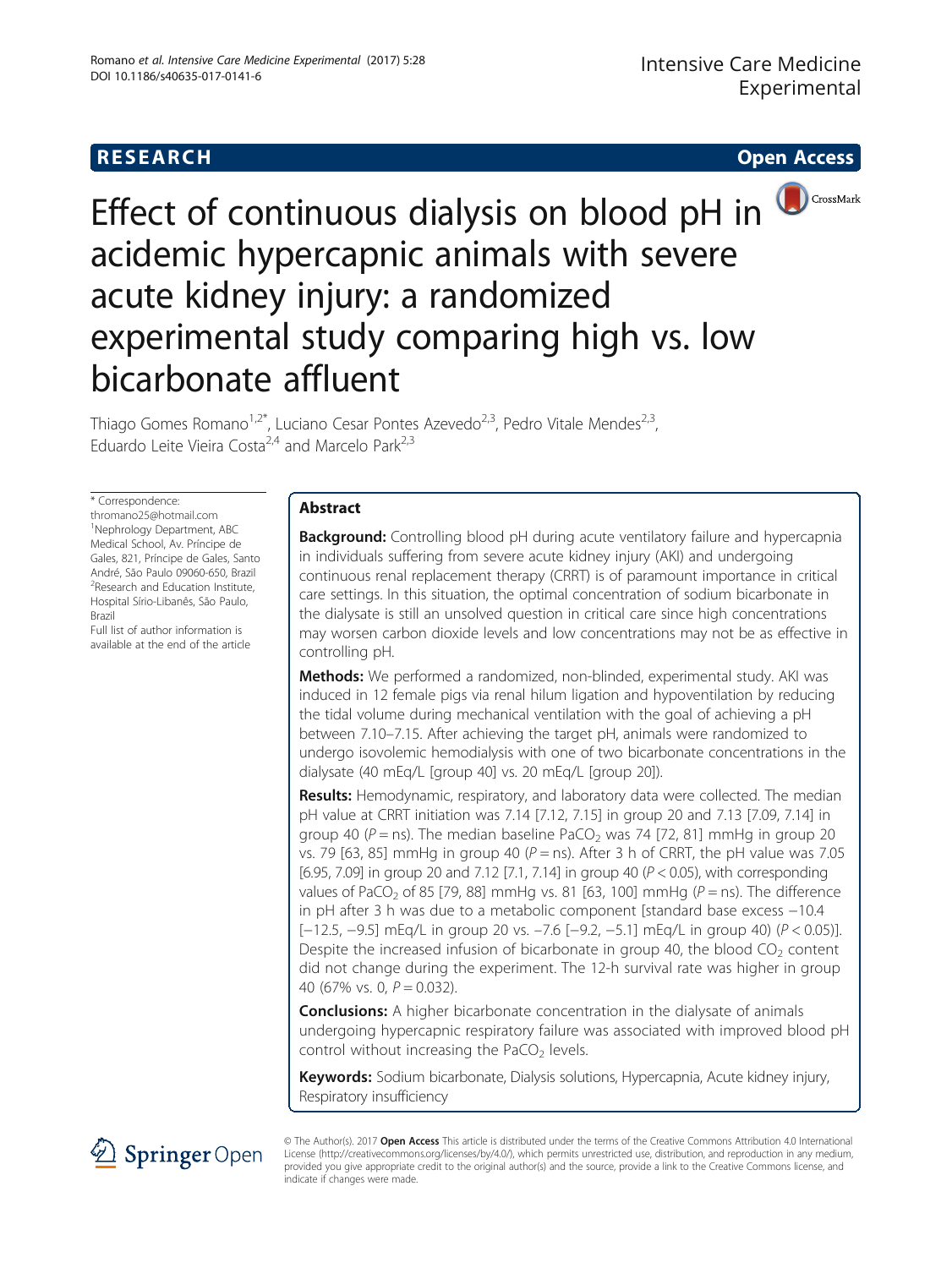#### <span id="page-1-0"></span>Background

As many as 25% of patients admitted to intensive care units require mechanical ventilation due to acute respiratory failure [\[1\]](#page-11-0). Acute kidney injury (AKI) is common in this scenario [[2](#page-11-0)–[4](#page-11-0)], resulting in nearly 20% of patients with hypercapnia and hypoxemic respiratory failure undergoing renal replacement therapy (RRT) [[1\]](#page-11-0).

Achieving an acceptable pH  $(≥7.20)$  through either bicarbonate infusion or RRT should mimic the physiological metabolic adaptation to respiratory acidemia [\[5](#page-11-0), [6\]](#page-11-0). In chronically hypercapnic patients, renal adaptation to hypercapnia relies on elevating plasma bicarbonate and reducing serum chloride [\[7](#page-11-0)].

Notwithstanding, bicarbonate supplementation in patients with limited alveolar ventilation is a matter of controversy. Over 80% of the carbon dioxide  $(CO<sub>2</sub>)$  in blood exists in the form of bicarbonate, which is in equilibrium with other forms of  $CO<sub>2</sub>$  including the dissolved portion that can be readily eliminated by the lungs [\[8](#page-11-0)]. Sodium bicarbonate infusions shift this equilibrium and generate more dissolved CO<sub>2</sub>. Indeed, sodium bicarbonate infusions have been associated with elevations of the partial pressure of arterial  $CO_2$  (PaCO<sub>2</sub>) [[9\]](#page-11-0) and deterioration of clinical status [[10, 11\]](#page-11-0).

Conversely, while CRRT with low-bicarbonate replacement fluids can avoid  $CO<sub>2</sub>$  retention in patients with limited alveolar ventilation, it is less adequate at correcting acidemia. Therefore, the aim of this study was to investigate the effect of higher (40 mEq/L) and lower (20 mEq/L) dialysate concentrations of bicarbonate on blood pH in acidemic hypercapnic animals with severe AKI, which would address an unsolved question in critical care.

# Methods

The swine Agroceres® from the breeder Minipig Pesquisa e Desenvolvimento (São Paulo, Brazil) with a median weight of 31 kg (range of 26–38 kg) was used. Animal care was conducted in accordance with institutional guidelines, and approval was obtained from the Animal Research Ethical Committee at the Teaching and Research Institute of Hospital Sírio Libanês, São Paulo, Brazil, under the protocol CEUA P 2013.09 (July 2013). The timeline of the experiment is shown in Additional file [1:](#page-10-0) Figure S1.

#### Anesthesia and instrumentation of animals

Anesthesia pre-induction was performed with intramuscular ketamine 5.0 mg/kg and midazolam 0.5 mg/kg. Anesthesia was induced using intravenous boluses of propofol 8 mg/kg and remifentanil 6 μg/kg and maintained during the entire experiment with starting doses of remifentanil at 6–12 μg/kg/h, midazolam 0.5–1.0 mg/kg/h, and propofol 2–5 mg/kg/h. Normal saline infusion at 20 ml/kg/h was maintained until the stabilization period. Additional normal saline boluses of 250 ml were administered if either the mean arterial pressure (MAP) decreased below 65 mmHg or the heart rate (HR) increased above 110 beats/min despite analgosedation.

Animals were connected to an Evita XL® mechanical ventilator (Dräger™, Lübeck, Germany) and ventilated with 8–10 ml/kg of tidal volume  $(V_T)$ , a positive endexpiratory pressure (PEEP) of 5 cm  $H_2O$ , inspired fraction of oxygen (FiO<sub>2</sub>) to achieve a peripheral oxygen saturation between 94 and 96%, and a respiratory rate titrated to an end-tidal carbon dioxide pressure  $(ETCO<sub>2</sub>)$  between 30 and 35 mmHg. Airway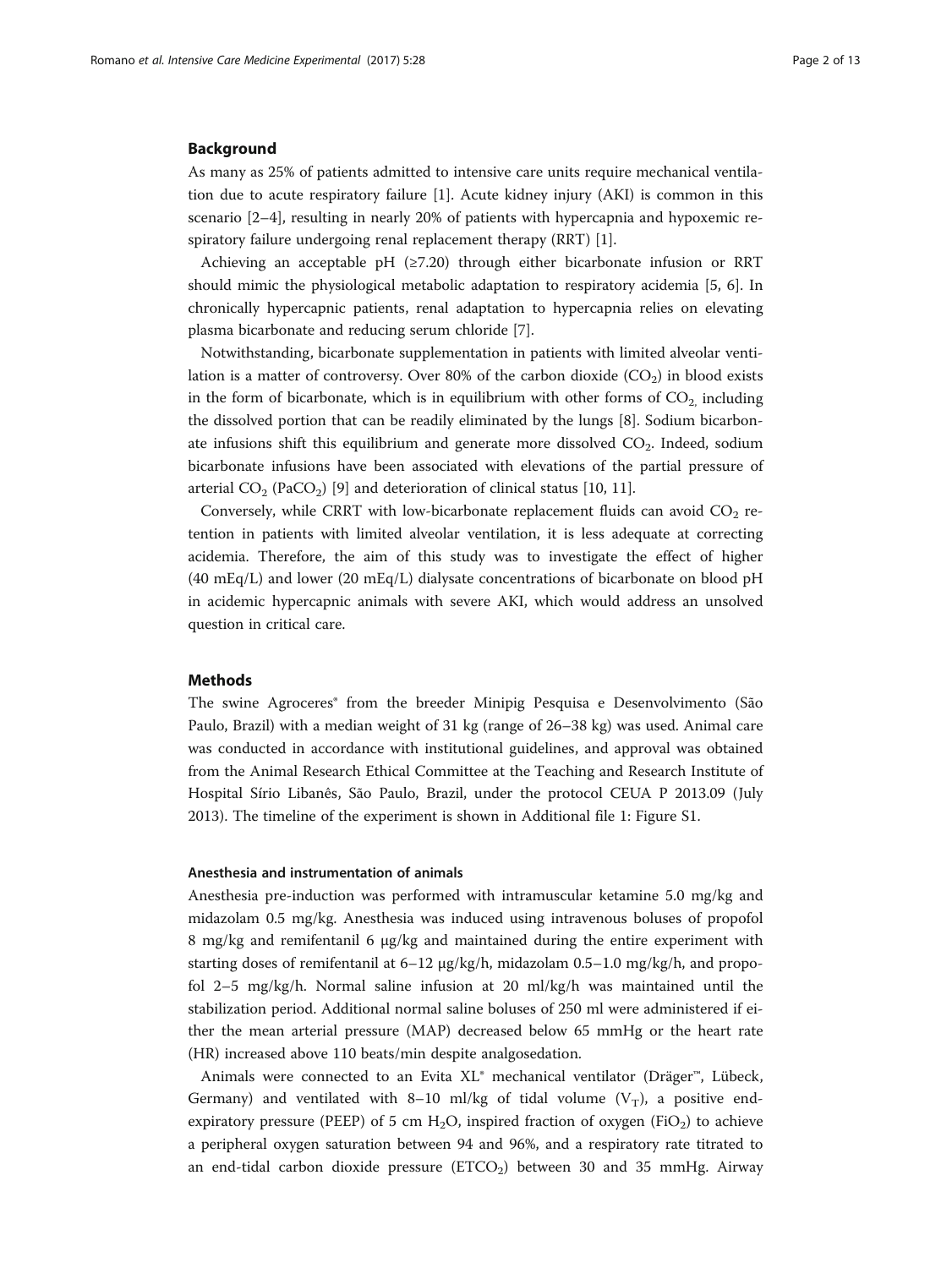pressures,  $V_T$ , and  $ETCO_2$  were monitored through a NICO<sup>®</sup> system (Dixtal Biomedica Ind Com™, SP, Brazil). Electrocardiography, heart rate, oxygen saturation, and systemic pressures were monitored with a multiparametric monitor (Infinity Delta XL®, Dräger™, Lübeck, Germany).

A central line was placed in the left femoral vein for infusions, an arterial line was placed in the right femoral artery for blood sampling collection and invasive pressure measurement, a dialysis catheter (12-French, 16 cm, Arrow™, PA, USA) was placed in the right jugular vein, and a pulmonary artery catheter (Edwards Lifesciences™, Irvine, USA) was placed in the left jugular vein. The pulmonary artery pressures were monitored with a multiparametric monitor, and cardiac output was continuously measured with a Vigilance II® monitor (Edwards Lifesciences™, Irvine, USA). Via median laparotomy, we ligated the renal veins, arteries, and ureters, and a cystostomy tube was surgically placed. Analgosedation was continuously monitored via heart rate, spontaneous movements, and blood pressure. Animals were euthanized with a bolus infusion of 10 ml of potassium chloride 19.1% at the end of the experiment.

### Stabilization period

After the instrumentation phase, animals underwent stabilization. The room temperature was set to 18 ℃, and a Bair Hugger® external heating air blanket (3 M™, MN, USA) and Termopet® heating mattress (Styllus term™, São Paulo, Brazil) were adjusted to maintain the animal's central temperature at 37–38 °C.

# Hypercapnia induction

The tidal volume was reduced to 2/3 of the initial settings. After 1 h and every 15 min thereafter, arterial blood samples were drawn. If necessary,  $V_T$  was adjusted by 0.5 ml/kg of body weight, aiming at a blood pH range of 7.10–7.15. Hypercapnia was considered stable if three consecutive arterial blood samples had a pH in the desired range and if the PaCO<sub>2</sub> varied less than 3% in those measurements. After achieving stable hypercapnic conditions, baseline data were collected. After initiation of hypercapnia, if the MAP dropped below 65 mmHg, normal saline boluses were allowed up to 100 ml/kg, and persistent hypotension was managed with an infusion of norepinephrine.

# Randomization of animals

Animals were randomly allocated using a closed box containing sealed envelopes indicating one of the two groups just before baseline data collection. The two groups consisted of a low-bicarbonate group (20 mEq/L, group 20) and a high-bicarbonate group (40 mEq/L, group 40). We arbitrarily planned an initial cohort of 18 animals. Initially, 12 animals (6:6 scheme) were randomized, after which an additional 6 animals (3:3 scheme) would be added if necessary.

# Renal replacement therapy

Blood was pumped using a peristaltic portable roller pump with a flow controller (BsMed™, Guangzhou, China) at a rate of 6 ml/kg/min<sup>−</sup> , and the effluent and affluent were regulated by infusion pumps (Hospira™, II, USA) at a rate of 60 ml/kg/h in an isovolemic setting.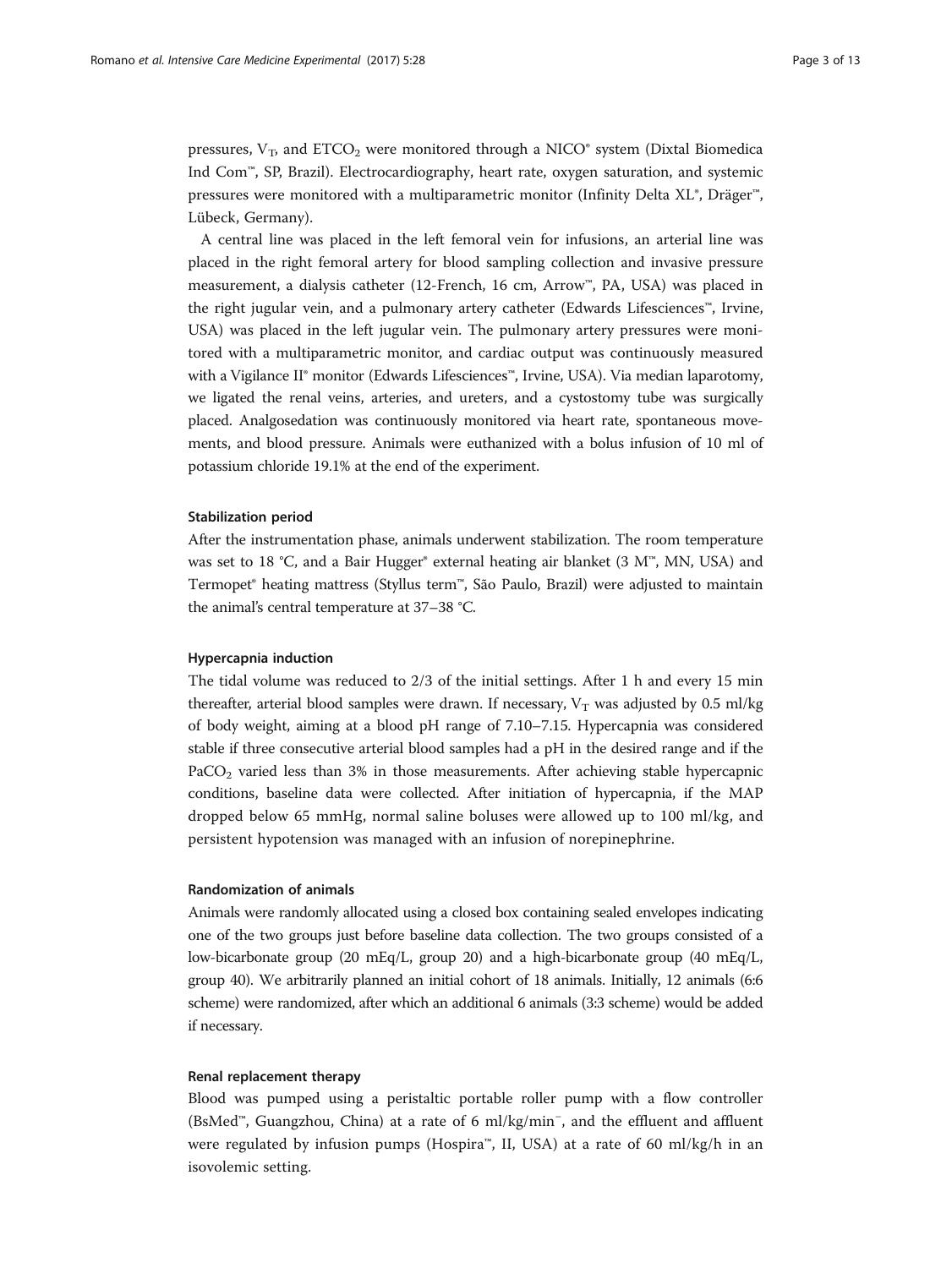Affluent fluid control was checked by conducting infusion pump volume measurements and assessing the affluent weight loss using an available scale (Toledo do Brasil Ind Bal Ltda™, SP, Brazil). Compositions of the two dialysate solutions are shown in Additional file [2:](#page-10-0) Table S1. The filter used was a Fresenius F8® (Fresenius Medical Care™, MA, USA), a low-flow polysulphone filter with a  $K_{\text{uf}}$  of 7.5 ml h<sup>-1</sup> mmHg<sup>-1</sup> and a surface area of 1.8  $m^2$ . The pressures in the extracorporeal system were continuously monitored in the arterial (P1), pre-filter (P2), and in the venous lines (P3) using a Dixtal 2020® multiparametric monitor (Dixtal Biomedica Ind Com™, SP, Brazil).

Anticoagulation was achieved with systemic heparin administration with a bolus of 80 IU/kg and maintenance at 20 IU kg<sup>-1</sup> h<sup>-1</sup>. The doses of heparin were checked every 6 h and adapted to achieve an activated coagulation time with a target of 2.0–2.5 times baseline. Calcium gluconate was infused at a rate of 0.5–1.0 mg kg<sup>-1</sup> h<sup>-1</sup> of elementary calcium. The RRT efficacy was evaluated by the ratio of fluid urea nitrogen to blood urea nitrogen (FUN/BUN, a value of 1 denotes the most efficient clearance) [\[12](#page-11-0)].

#### Data collection and laboratory analysis

Venous and arterial blood samples were drawn for gas analysis and other laboratory tests (e.g., Na<sup>+</sup>, K<sup>+</sup>, Ca<sup>2+</sup>, Cl<sup>-</sup>, lactate, glucose, and hemoglobin). Data were collected after stabilization, during hypercapnia installation, and every hour until either death or 12 h after initiation of dialysis.

Venous blood samples for albumin, urea, creatinine, phosphate, and magnesium measurements were collected at the end of stabilization, upon hypercapnia installation, and 1, 3, 6, 9, and 12 h after dialysis initiation or until death. Dialysis effluent was sampled for the measurement of urea, creatinine,  $PCO<sub>2</sub>$ , and pH at 1, 3, 6, 9, and 12 h after dialysis initiation or until death.

 $Mg^{2+}$  was measured using a colorimetric technique, and phosphate was measured using an ultraviolet technique. Urea in both the blood and urine was measured with a kinetic technique, and albumin was measured with a bromocresol dye colorimetric technique. Blood gases, Na<sup>+</sup>, K<sup>+</sup>, Ca<sup>2+</sup>, Cl<sup>−</sup>, lactate, glucose, and hemoglobin, were analyzed on an OmniAnalyser (Roche Diagnostics System, F. Hoffmann-La Roche Ltd., Basel, Switzerland).

# Calculated variables

- Blood CO<sub>2</sub> content (mL/min) [[13](#page-11-0)] = (1–((0.0289 × Hb)/(3.352–0.456 × (Sat<sub>b</sub>O<sub>2</sub>/  $100 \times (8.142, pH_b))) \times 2.226 \times 0.0307 + (0.00057 \times (37, temperature))$ 
	- +  $(0.00002 \times (37, \text{ temperature})^2) \times P_bCO_2 \times (1 + 10^{(\text{pHb}-6.086)} + (0.042 \times (7.4, \text{pH}_b)))$
	- $+ ((38, temperature) \times 0.00472 + (0.00139 \times (7.4, pH<sub>b</sub>))))$
- Standard base excess (SBE–mEq/L) = 0.9287 × (HCO3<sup>−</sup> , 24.4 + 14.83 × (pH, 7.4)) [[14](#page-11-0)]

# Statistical analysis

The main outcome was pH changes during the 12 h of dialysis treatment. Given the lack of published data on this outcome, a sample size calculation was not performed. Animals began to expire after 4 h of CRRT; therefore, data up to the 3rd hour after CRRT initiation (baseline, 1 and 3 h) were used for comparisons. At those timepoints,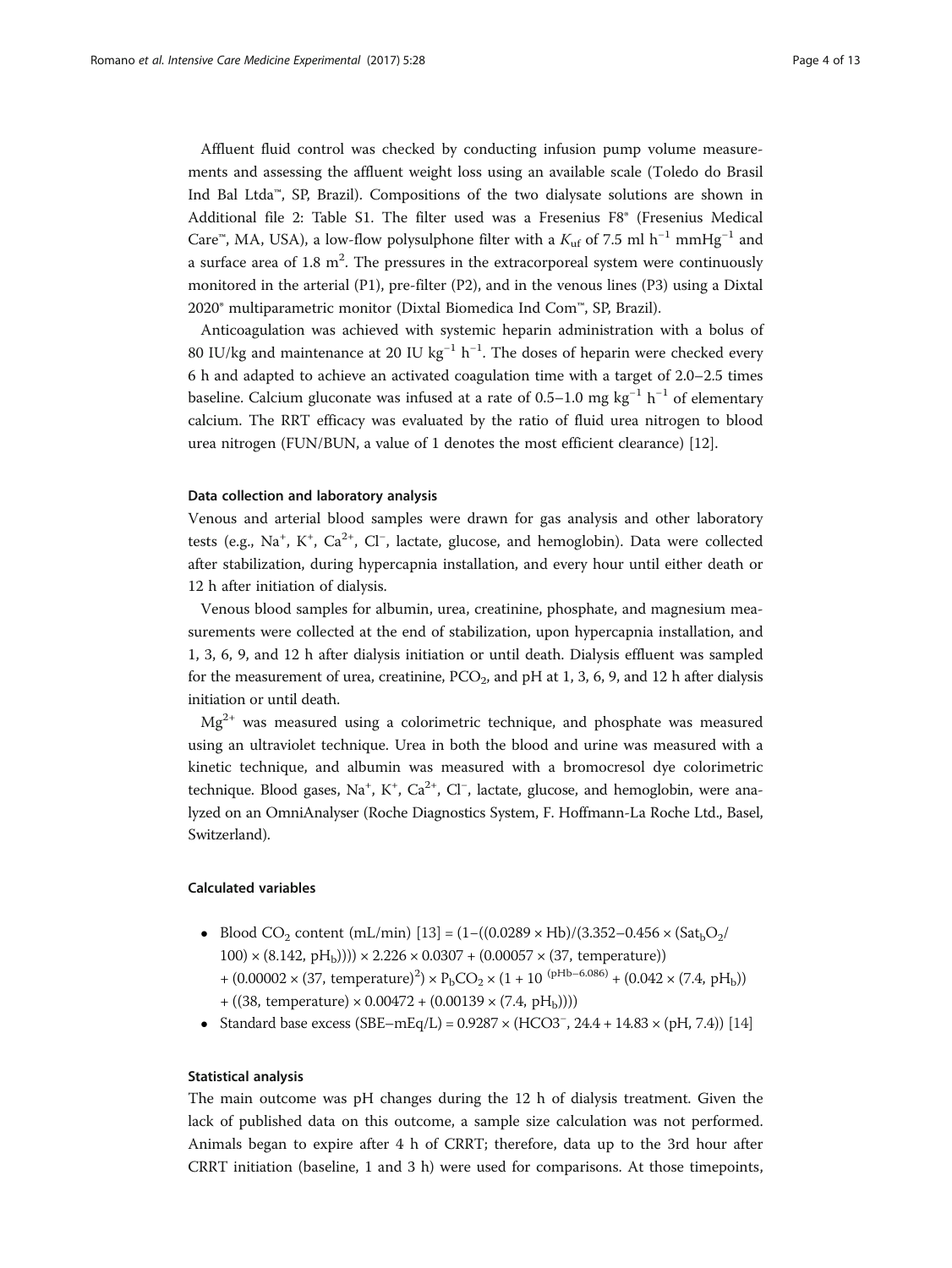the albumin, phosphate, magnesium, urea, and creatinine measurements were all available. Another variable planned for consideration in the interim analysis was cumulative survival (log-rank test) during the 12-h experiment. To avoid the unnecessary use of animals, a target  $P$  value of <0.05 for pH difference was intended in all interim analyses.

Continuous data are presented as medians [interquartile range]. Continuous data over time for both groups were analyzed using interaction analyses with a fixed-effect of a mixed generalized model using the animals as a random factor. Post hoc analyses for interactions were performed using the Mann-Whitney test for inter-group analyses and the Wilcoxon tests for intra-group analyses.  $P < 0.05$  was considered statistically significant. Kaplan-Meier cumulative survival curves and the log-rank test were used to evaluate the survival time from CRRT initiation to either death or 12 h of CRRT. Comparisons of the data acquired the final hour before death (in an effort to understand the causes of death) were performed using the Mann-Whitney test. R-Free statistical software (Vienna, Austria, 2009) was used for analysis and graph construction [[14\]](#page-11-0).

# Results

The study was stopped after the inclusion of the first 12 animals due to a statistically significant difference in the pH after 3 h of CRRT and in the survival between the groups. Hemodynamic, respiratory, and metabolic behavior of the animals during the PaCO<sub>2</sub> equilibrium phase is shown in Additional file [3](#page-10-0): Table S2. There were no differences between groups in the analyzed variables until the end of the  $PaCO<sub>2</sub>$  equilibrium phase. After the induction of hypercapnia, we could notice that there was a drop in mean arterial pressure and pulmonary arterial pressure, and also, metabolic acidosis was induced along hypercapnic acidosis.

Figure [1](#page-5-0) shows the pH,  $PACO<sub>2</sub>$ ,  $HCO<sub>3</sub>$ , and SBE values at baseline and after up to 12 h of CRRT. The pH upon initiating CRRT was 7.14 [7.12, 7.15] in group 20 and 7.13 [7.09, 7.14] in group 40 ( $P =$ ns). The pH value after 3 h of CRRT was 7.05 [6.95, 7.09] in group 20 and 7.12 [7.1, 7.14] in group 40 ( $P < 0.05$ ). The PaCO<sub>2</sub> was similar between the groups over time, and the variation in pH was due to the metabolic component as demonstrated by the elevated SBE in group 40 after 3 h of CRRT (−10.4 [−12.5, −9.5] mEq/L in group [2](#page-5-0)0 vs. −7.6 [−9.2] in group 40) ( $P < 0.05$ ). In Fig. 2 and Table [1,](#page-6-0) the metabolic components of the acid-base metabolism are described in detail, we could notice that SID was the main component of the acid-base metabolism that was different between both groups, and in Table [1,](#page-6-0) this difference in SID could be due to chloride levels which was significant higher in group 20. Additional file [4:](#page-10-0) Table S3 and Additional file [5](#page-10-0): Table S4 show the hemodynamic and respiratory behavior of both groups from baseline to the last timepoint evaluated. The dose of norepinephrine was the only variable significantly different between groups, and higher dosage was needed in group 20, in order to keep hemodynamic targets described in the "[Methods](#page-1-0)" section.

The survival rate was clearly higher in group 40, and earliest death in group 20 occurred 4 h after initiating CRRT (Fig. [3\)](#page-7-0). The median time of CRRT was 420 [225, 540] min in group 20 and 720 [450, 720] min in group 40 ( $P = 0.062$ ). In the last hour before death, the pH was 6.97 [6.92, 7.03] vs. 7.03 [6.95, 7.04] ( $P = 0.630$ ), the SBE was -18.2 [-20.3, -15.3] vs. -9.7 [-17.5, -5.9] mEq/L ( $P = 0.240$ ), and the PaCO<sub>2</sub> was 69 [65, 80] vs. 69 [55, 105] mmHg ( $P = 0.818$ ) in groups 20 vs. 40, respectively. Among the hemodynamic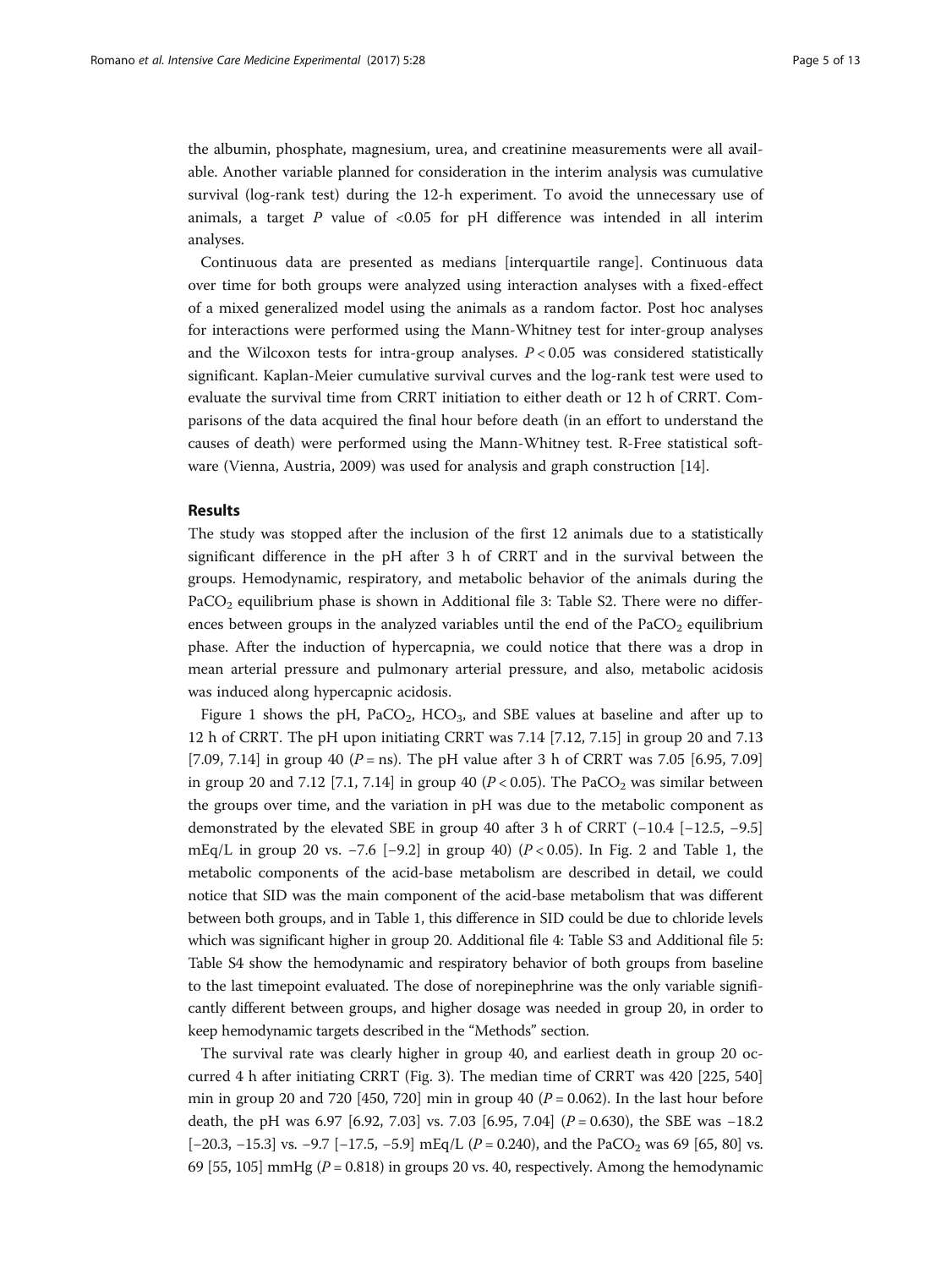<span id="page-5-0"></span>

group vs. pH interaction,  $P = 0.089$ ; timepoint vs. pH interaction,  $P < 0.001$ ; timepoint vs. group interaction,  $P = 0.003$ ). Panel **b** shows the PaCO<sub>2</sub> changes over time (mixed model: group vs. PaCO<sub>2</sub> interaction,  $P = 0.913$ ; timepoint vs. PaCO<sub>2</sub> interaction,  $P = 0.311$ ; timepoint vs. group interaction,  $P = 0.899$ ). Panel **c** shows the SBE evolution over time (mixed model: group vs. SBE interaction,  $P = 0.02$ ; timepoint vs. SBE interaction,  $P < 0.001$ , timepoint vs. group interaction,  $P < 0.001$ ). Panel **d** shows the HCO<sub>3</sub> changes over time (mixed model: group vs. HCO<sub>3</sub> interaction, P = 0.401; timepoint vs. HCO<sub>3</sub>, P = 0.607; timepoint vs. group interaction, P = 0.664). SBE denotes standard base excess. Light gray boxplots were not used in analysis. \*Wilcoxon post hoc analysis,  $P < 0.05$  vs. baseline. #Mann-Whitney post hoc analysis, variable variation from baseline to 3 h;  $P < 0.05$  vs. group 40. \$Mann-Whitney post hoc analysis, P < 0.05 vs. group 40



over time (mixed model: group vs. SIDa interaction,  $P = 0.021$ ; timepoint vs. SIDa interaction,  $P < 0.001$ ; timepoint vs. group interaction,  $P < 0.001$ ). Panel **b** shows the SIG changes over time (mixed model: group vs. SIG interaction,  $P = 0.483$ ; timepoint vs. SIG interaction,  $P = 0.797$ ; timepoint vs. group interaction;  $P = 0.364$ ). Panel c shows the lactate changes over the time (mixed model: group vs. lactate interaction,  $P = 0.473$ ; timepoint vs. lactate interaction,  $P = 0.936$ ; timepoint vs. group interaction,  $P = 0.871$ ). Panel **d** shows the albumin changes over time (mixed model: group vs. albumin interaction,  $P = 0.182$ ; timepoint vs. albumin interaction,  $P = 0.833$ ; timepoint vs. group interaction,  $P = 0.432$ ). Panel **e** shows the phosphate changes over time (mixed model: group vs. phosphate interaction,  $P = 0.565$ ; timepoint vs. phosphate interaction,  $P = 0.450$ ; timepoint vs. group interaction,  $P = 0.531$ ). SID denotes strong ion difference. SIG denotes strong ion gap. SBE denotes standard base excess. \*Wilcoxon post hoc analysis, P < 0.05 vs. baseline. \$Mann-Whitney post hoc analysis,  $P < 0.05$  vs. group 40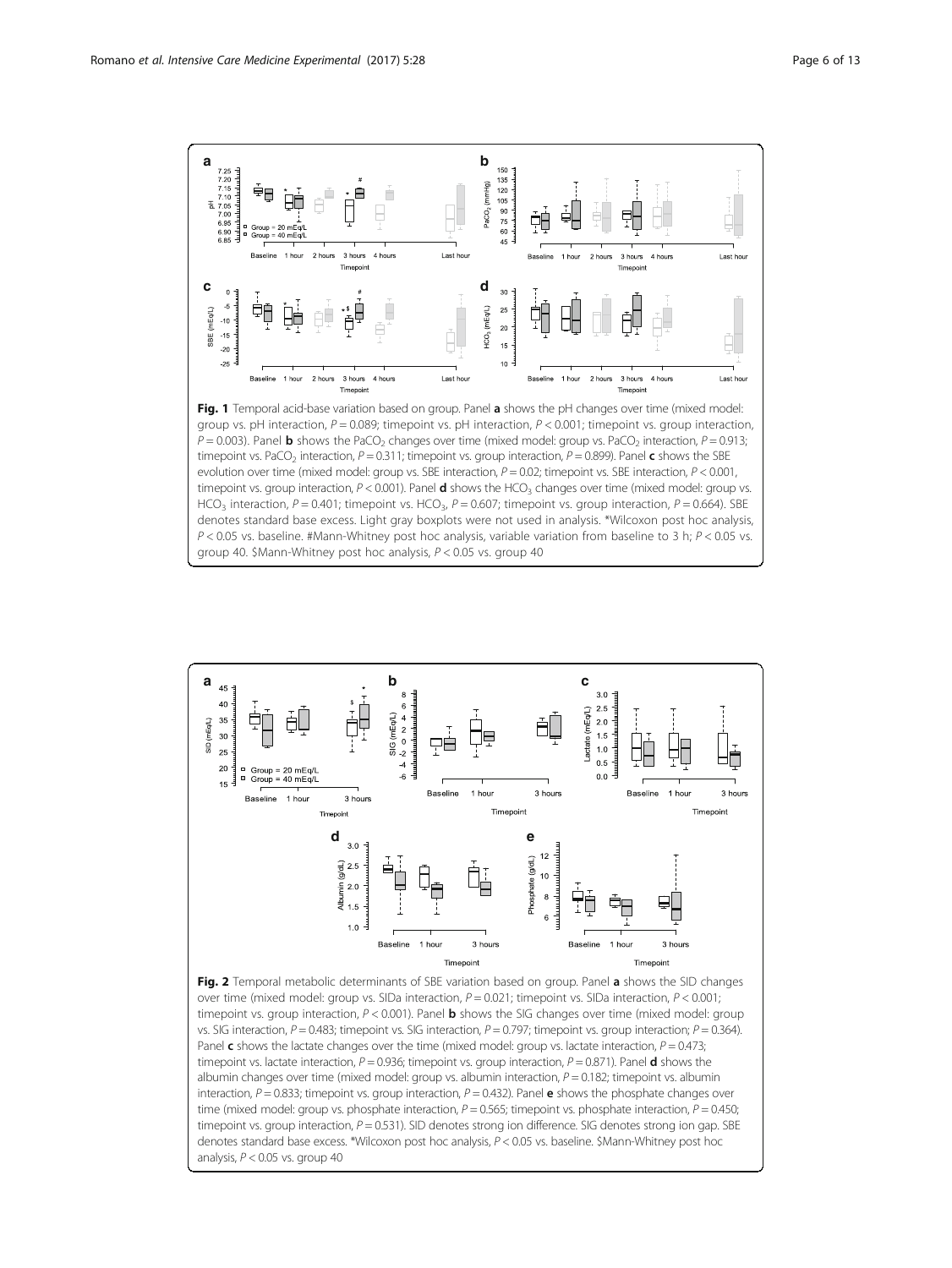| Table 1 Metabolic variables categorized according to the groups throughout the study                                                             |          |                          |                               |                   |                                 |                  |                       |                      |
|--------------------------------------------------------------------------------------------------------------------------------------------------|----------|--------------------------|-------------------------------|-------------------|---------------------------------|------------------|-----------------------|----------------------|
| Variable                                                                                                                                         | Group    | Baseline <sup>a</sup>    | $\overline{H}$                | $\frac{1}{2}h$    | 3 h <sup>a</sup>                | $\frac{1}{4}$    | Last hour             | P value              |
| Sodium (mEq/L)                                                                                                                                   | 20 mEq/L | 133 [131,137]            | 35 [132,138]                  | 135 [134,141]     | 133 [138,136]                   | 32 [130,134]     | 129 [128,131]         | $0.659^{b}$          |
|                                                                                                                                                  | 40 mEq/L | 136 [133,138]            | 137 [135,139]                 | 136 [133,137]     | 136 [132,136]                   | 34 [132,136]     | 131 [119,131]         | $0.367^c$            |
| Chloride (mEq/L)                                                                                                                                 | 20 mEq/L | 105 [96,107]             | 07 [102,109]                  | 108 [105,113]     | 107 [105,108] <sup>f</sup>      | 107 [105,110]    | 106 [105,109]         | 0.003 <sup>b</sup>   |
|                                                                                                                                                  | 40 mEq/L | 108 [106,113]            | 08 [105,112]                  | 105 [103,113]     | $104$ [101,111] <sup>d</sup>    | 102 [101,112]    | 101 [95,112]          | $0.001^c$            |
| Potassium (mEq/L)                                                                                                                                | 20 mEq/L | 4.4 [3.9,5.3]            | 5.0 [4,5.6]                   | 4.9 [4.4,5.7]     | 5.9 [5.3,6.6]                   | 6.4 [5.8,7.4]    | 6.6 [6.2,7.5]         | 0.079 <sup>b</sup>   |
|                                                                                                                                                  | 40 mEq/L | 4.4 [3.8, 4.8]           | 4.2 [3.7,5.3]                 | 4.8 [4.3,6.0]     | 5.5 [4.6,6.4]                   | 5.2 [4.6,6.5]    | 5.3 [4.9,7.0]         | $0.406^{\circ}$      |
| Calcium (mEq/L)                                                                                                                                  | 20 mEq/L | [1.12, 1.35]<br>$1.22^e$ | 1.22 [0.86, 1.27]             | 1.15 [0.99, 1.35] | $1.18$ [1.15,1.21] <sup>9</sup> | 1.14 [0.96,1.24] | 1.02 [0.93, 1.18]     | $0.226^{b}$          |
|                                                                                                                                                  | 40 mEq/L | 1.30, 2.34<br>1.42       | 1.27 [1.16,1.64]              | 1.17 [1.05,1.85]  | 1.17 [1.00,1.58]                | 2.26 [1.83,3.83] | 1.07 [0.94,2.89]      | $0.021$ <sup>c</sup> |
| Magnesium (mEq/L)                                                                                                                                | 20 mEq/L | .86,2.88<br>2.55 [1      | 2.41 [1.85,3.37]              |                   | 2.69 [2.20,3.52]                |                  | 2.45 [2.02,3.35]      | $0.142^{b}$          |
|                                                                                                                                                  | 40 mEq/L | 53,3.45]<br>$1.98$ [1    | 2.3 [1.47,3.8]                |                   | 2.26 [1.83,3.83]                |                  | 2.87 [2.09,4.0]       | $0.572^c$            |
| Glucose (mg/dL)                                                                                                                                  | 20 mEq/L | 101 [86,174]             | 111 [98,208]                  | 87 [53,125]       | 102 [77,199]                    | 100 [63,238]     | 132 [83,307]          | 0.892 <sup>b</sup>   |
|                                                                                                                                                  | 40 mEq/L | 114 [92,120]             | 90 [67,115]                   | 106 [90,136]      | 103 [92,261]                    | 98 [86,126]      | 81 [67,220]           | $0.351^{\circ}$      |
| Temperature (°C)                                                                                                                                 | 20 mEq/L | 38 [37.7,38.6]           | 37.0 [36.6,37.6] <sup>d</sup> | 37.5 [36.8,37.9]  | 37.1 [36.7,37.7] <sup>d</sup>   | 37.5 [37.1,37.8] | 36.5 [35.7,37.1]      | 0.011 <sup>b</sup>   |
|                                                                                                                                                  | 40 mEq/L | 37.9 [37.4,38.3]         | 37.7 [37.4,38]                | 37.7 [37.1,38.3]  | 37.7 [37.5,38.5]                | 37.3 [37.1,38.1] | 37.5 [35.8,38.3]      | $0.445^c$            |
| Hemoglobin (g/dL)                                                                                                                                | 20 mEq/L | [10.9, 12.6]<br>11.9 [1  | $11.7$ [10.4,13.0]            | 12.5 [8.8, 13.4]  | [2.2 [9.8, 13.7]                | 12.5 [9.3, 14.4] | $11.1$ $[7.15, 12.2]$ | 0.865 <sup>b</sup>   |
|                                                                                                                                                  | 40 mEq/L | 1.2, 13.8<br>191         | $12.8$ [11.2, 14.4]           | 13.3 [12.3,14.0]  | 12.8 [11.6,13.8]                | 123 [11.5,14.9]  | 10.8 [8.5,13.7]       | 0.576 <sup>c</sup>   |
| Cumulative fluid balance (ml)                                                                                                                    | 20 mEq/L | [0,0]                    | 00 [0,225]                    | 200 [150,375]     | 450 [238,625] <sup>d</sup>      | 450 [238,975]    | 700 [475,2150]        | 0.002 <sup>b</sup>   |
|                                                                                                                                                  | 40 mEq/L | 0,00                     | 150 [0,275]                   | 325 [75,425]      | 450 [275,600] <sup>d</sup>      | 650 [375,713]    | 1275 [425,1950]       | $0.654^{c}$          |
| Ponly the timepoints baseline, 1st, 2nd, and 3rd hour were statistically analyzed<br>Data are shown as median [percentile 25th, percentile 75th] |          |                          |                               |                   |                                 |                  |                       |                      |

Table 1 Metabolic variables categorized according to the groups throughout the study

Data are shown as median [percentile 25th, percentile 75th]<br>"Only the timepoins baseline, 1st, 2nd, percentile 75th] were statistically analyzed<br>"Mixed model timepoint vs. variable interaction<br>"Wiked model group vs. variab <sup>4</sup>Wilcoxon post hoc analysis, P<0.05 vs. baseline<br>°Mann-Whitney post hoc analysis, P<0.05 vs. group 40<br>'Mixed model timepoint vs. group interaction P=0.001. Mann-Whitney post hoc analysis chloride variation from baseline

bMixed model timepoint vs. variable interaction cMixed model group vs. variable interaction

<span id="page-6-0"></span>Romano et al. Intensive Care Medicine Experimental (2017) 5:28 Page 7 of 13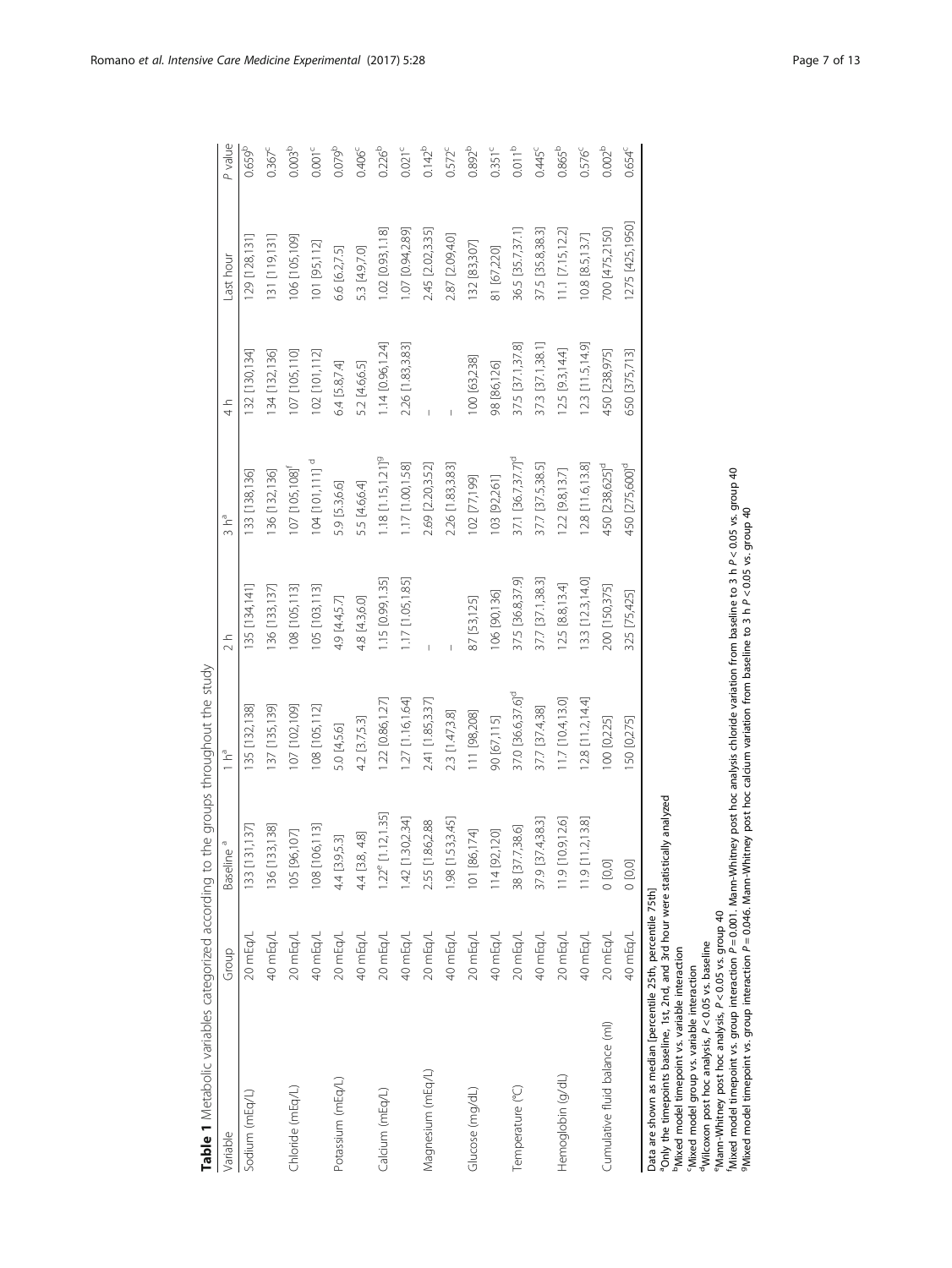<span id="page-7-0"></span>

variables measured in the last hour, only the systemic arterial pressure was statistically lower in group 20 than in group 40 (Additional file [3](#page-10-0): Table S2).

The CRRT efficacy variables recorded during the entire experiment are shown in Additional file [6](#page-10-0): Table S5. CRRT efficacy variables were equals between groups, and the cumulative affluent and effluent volumes were obvious higher in group 40 due to longer CRRT duration in this arm.  $CO<sub>2</sub>$  content in the blood from the arterial and venous lines, as well as the  $CO<sub>2</sub>$  content in the effluent fluid, are shown in Fig. [4.](#page-8-0)

# **Discussion**

This study was designed to answer the clinical dilemma of bicarbonate concentrations in the dialysate of CRRT during hypercapnia by addressing which of two concentrations—40 or 20 mEq/L—resulted in better control of blood pH in hypercapnic animals with severe AKI. Our findings support that a higher bicarbonate dialysate concentration in acidemic hypercapnic animals has a better effect on pH control as early as 3 h after CRRT initiation as shown by a median reduction of  $15\%$  in the H<sup>+</sup> concentration from a pH of 7.05 in group 20 to a pH of 7.12 in group 40; additionally, the increased concentration had a significant impact on mortality (100% in group 20 vs. 33% in group 40). Improved pH control was due to superior metabolic compensation secondary to the effects of CRRT, which was demonstrated by a higher SBE after 3 h. Interestingly, the total blood content of  $CO<sub>2</sub>$  was not different between the groups, showing that respiratory component did not worsen despite the increased bicarbonate concentration in the dialysate.

Although the initial pH of our study seems to be extremely low, it is in accordance with the refractory academia definition used by Meade et al. and has been observed in 7% of patients with acute respiratory failure [[15\]](#page-11-0). Carbon dioxide transport in the blood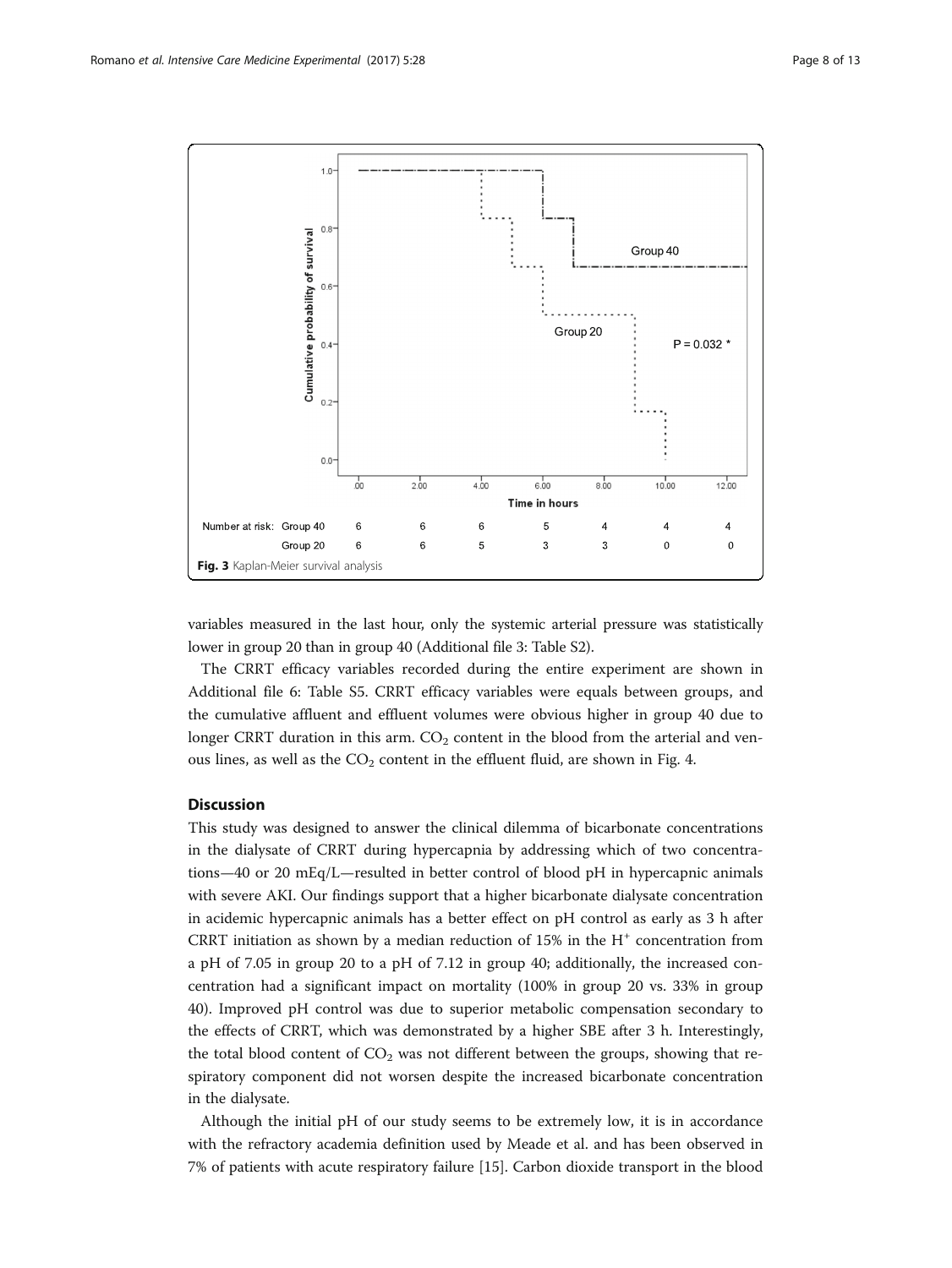<span id="page-8-0"></span>

occurs in three forms as follows: dissolved in plasma  $(-5%)$ , as bicarbonate  $(-80%)$ , or bound to hemoglobin  $(\sim 15\%)$  [[16\]](#page-11-0). Thus, one could argue that elevated bicarbonate concentrations in the dialysate can potentially worsen hypercapnia, especially in patients with limited alveolar ventilation [\[9](#page-11-0), [17](#page-11-0)–[19\]](#page-11-0). Conversely, removal of bicarbonate by CRRT with a low bicarbonate concentration in the dialysate (which has sieving and diffusing coefficients close to 1) could reduce total  $CO<sub>2</sub>$  [[20](#page-11-0)].

The blood pH of both groups decreased 1 h after initiating CRRT due to the metabolic content and was secondary to the increase in strong ion gap (SIG), which could be explained by the increase in unmeasured anions other than lactate such as pyruvate, sulphate, and citrate. In group 40, the pH returned to baseline levels 3 h after CRRT initiation, while in group 20, the pH continued to worsen. Worsening of acidemia in group 20 was mainly due to the metabolic component as indicated by the lower SBE and strong ion difference (SID) in this group. These findings support the use of CRRT with low-chloride and high-sodium bicarbonate solutions in hypercapnic animals to achieve better pH control.

Our findings could be well explained by the acid-base disturbance theory described by Peter Stewart [\[21\]](#page-11-0), where pH and the  $H^+$  concentration are determined by the strong ion difference (SID), the total concentration of non-volatile weak acid (ATOT), and  $PCO<sub>2</sub>$ . The improved control of blood pH in the animals in group 40 was achieved by higher SID values, due to lower chloride infusion in this group.

Indeed, normally functioning kidneys exhibit similar results [[7\]](#page-11-0). In healthy volunteers,  $CO<sub>2</sub>$  retention triggers a metabolic response via renal sodium retention [[22\]](#page-11-0). Rabbits exposed to high  $CO_2$  partial pressure (10%) for 52-56 h reabsorb bicarbonate through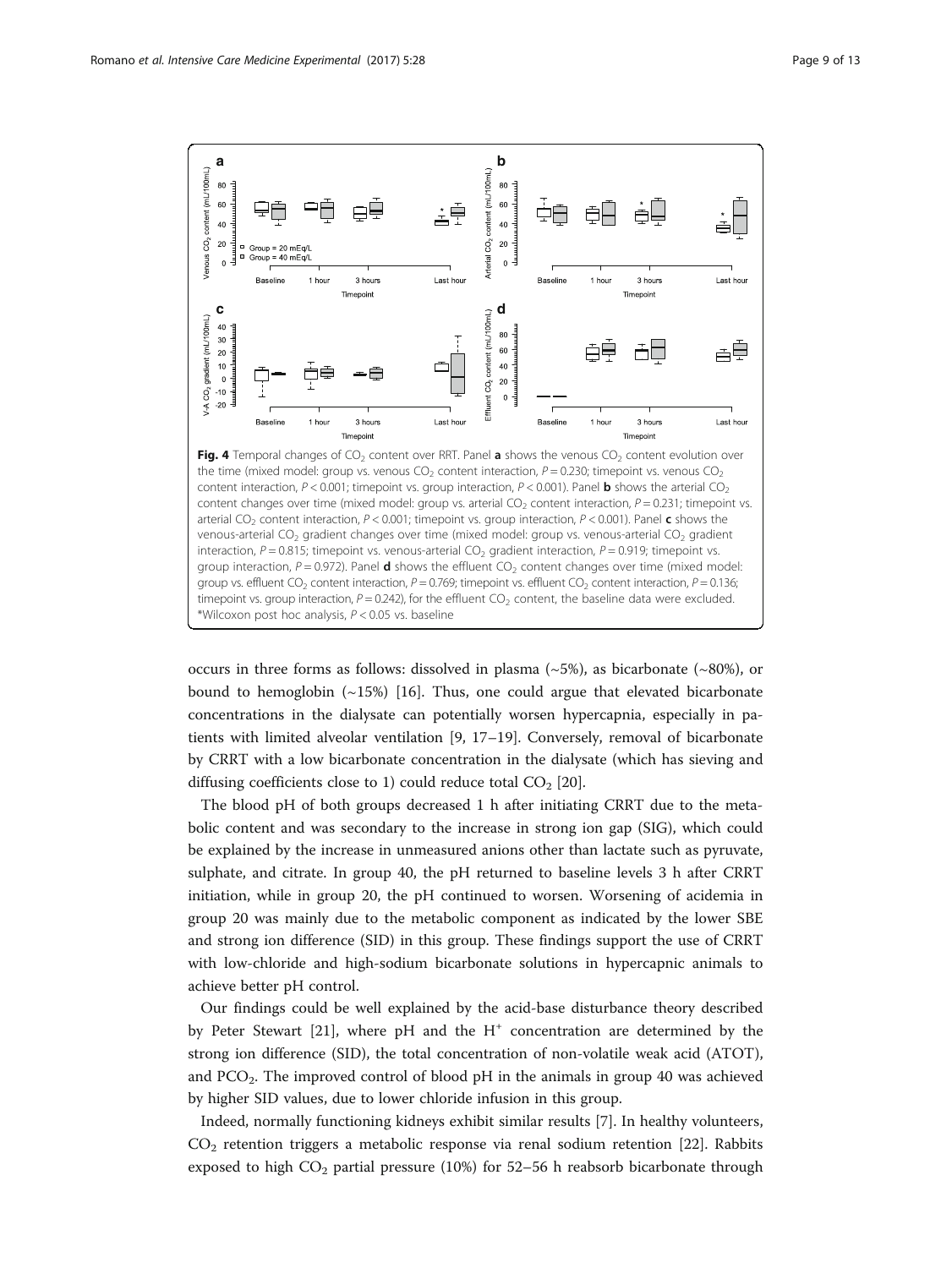the  $\text{Na}^+/\text{HCO}_3^-$  co-transporter, resulting in increased serum bicarbonate and decreased serum chloride [\[23](#page-11-0)]. A link between hypochloremia and hypercapnia may manifest from the bicarbonate/chloride exchanger pendrin located in the apical domain of type B and non-A-non-B intercalated cells [\[24\]](#page-11-0), and the expression of pendrin is downregulated during hypercapnia, which provides collecting tubules the potential for increased bicarbonate reabsorption and chloride excretion [[25\]](#page-11-0). Finally, these adaptations occur in acute as well as in chronic settings, with elevated urinary chloride excretion within 30 min after hypercapnia induction [\[7](#page-11-0), [26](#page-11-0), [27](#page-11-0)].

On average, the PaCO<sub>2</sub> levels were similar between the groups. There are three nonmutually exclusive possible explanations for this observation. First, this result could be explained by Gattinoni's "open system" theory in which  $CO<sub>2</sub>$  clearance by the lungs attenuates the effect on blood pH of  $CO<sub>2</sub>$  elevation secondary to sodium bicarbonate infusion; this theory contrasts the "closed system" theory in which the lungs are unable to clear  $CO<sub>2</sub>$ . In the latter situation, the lungs are unable to eliminate  $CO<sub>2</sub>$  generated by the infusion of sodium bicarbonate; therefore, despite sodium infusion, an elevation on serum pH is not observed [\[28](#page-12-0)]. Acute respiratory distress syndrome, chronic obstructive pulmonary disease, and asthma are examples of "open systems" in which loweffective alveolar ventilation is associated with a preserved alveoli-capillary function [[29, 30\]](#page-12-0), and any increase in venous PaCO<sub>2</sub> is associated with increased CO<sub>2</sub> transfer in respiratory membranes [[31\]](#page-12-0). In our study, we expected an increase in the total  $CO<sub>2</sub>$ venous blood content in group 40 secondary to the influx of bicarbonate from dialysate, which would result in increased  $CO<sub>2</sub>$  transfer in the lungs. However, neither the venous blood  $CO_2$  content nor the venous-arterial difference of  $CO_2$  was different between the groups; thus, it is difficult to ascribe the lack of  $PaCO<sub>2</sub>$  elevation to enhanced pulmonary elimination. Second,  $CO<sub>2</sub>$  has a large volume of distribution across different tissues and binding molecules, which might have blunted the observed effect in terms of PaCO<sub>2</sub> (which is measured in the serum) [[17](#page-11-0), [32](#page-12-0)]. Finally, a slow infusion of bicarbonate can increase pH without significantly elevating  $PaCO<sub>2</sub>$  [[33](#page-12-0)]. Intermittent dialysis, which demands high dialysate flow, is known to be related to rising serum  $CO<sub>2</sub>$  [[10](#page-11-0), [19\]](#page-11-0). On the other hand, a long-term CRRT with a high concentration of bicarbonate (32 mEq/L) has a non-significant effect on  $PaCO<sub>2</sub>$  [\[34](#page-12-0)].

The survival was clearly different between the groups. All animals in group 20 died within the first 12 h of CRRT with a lower MAP despite the administration of high dosages of norepinephrine, nominally elevated pulmonary vascular resistance and reduced right ventricle systolic work (although these differences were not statistically significant). These findings strongly suggest that hemodynamic failure in group 20 was mainly associated with pulmonary-related right ventricle dysfunction, which could be secondary to more accentuated acidemia [[35\]](#page-12-0).

There were several potential limitations of our study. First, the sample size was small but in accordance with the animal research principles regarding the utilization of the lowest number of animals possible. Second, as an experimental study, the results cannot be directly extrapolated to the clinic; however, our results can serve as an important guide to building the rationale of CRRT during hypercapnia. Third, we did not assess the longterm effects of elevated  $PaCO<sub>2</sub>$  levels on physiology and outcomes, which requires further extensive discussion [\[36](#page-12-0)]; this limitation would have been mitigated if we found a significant difference in  $PaCO<sub>2</sub>$  between the groups. Fourth, we only studied healthy lungs,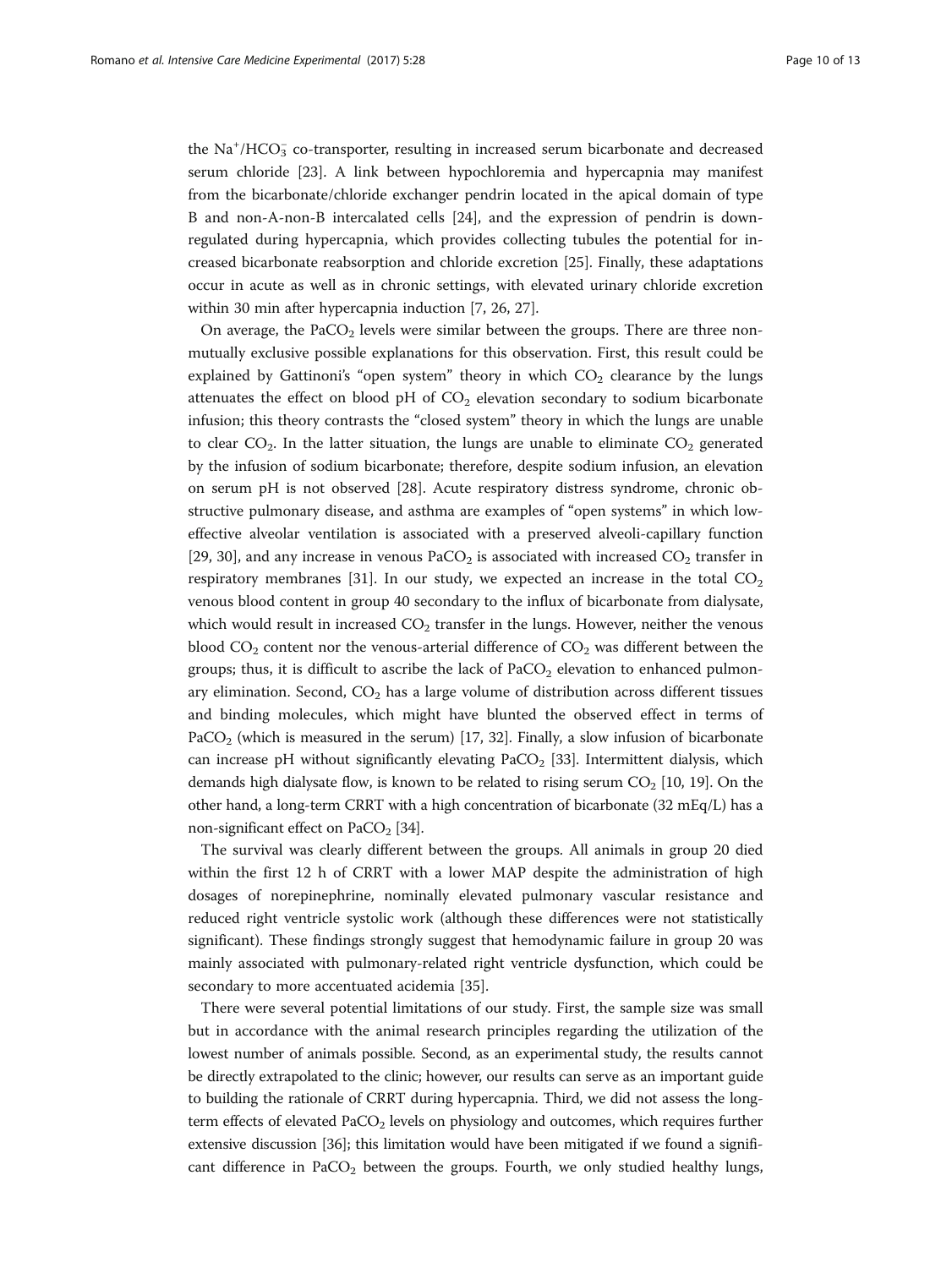<span id="page-10-0"></span>which, although they were severely hypoventilated, had preserved alveolocapillary membranes. Fifth, our model of kidney injury induction may cause an inflammatory response and hypercatabolism; however, this response is only found in acute and critically ill subjects. Finally, blinding was not possible because the investigators were responsible for preparing the dialysate solution.

# Conclusions

Dialysate with 40 mEq/L of sodium bicarbonate is more efficient than 20 mEq/L in controlling pH during acidemia in hypercapnic animals with severe AKI. The clinical concern that respiratory acidemia may worsen because of a high bicarbonate concentration was not supported in this experimental study.

# Additional files

[Additional file 1: Figure S1.](dx.doi.org/10.1186/s40635-017-0141-6) Timeline of the study. After the CRRT initiation, arterial blood gas analyses were collected every hour; however, the highlighted points in the figure were the analyzed timepoints. (DOCX 19 kb)

[Additional file 2: Table S1.](dx.doi.org/10.1186/s40635-017-0141-6) Dialysate composition of the two solutions used in the experiment (DOCX 14 kb)

[Additional file 3: Table S2.](dx.doi.org/10.1186/s40635-017-0141-6) Hemodynamics and respiratory and metabolic variables collected during the equilibrium phase. \* Wilcoxon's test for paired samples. (DOCX 18 kb)

[Additional file 4: Table S3.](dx.doi.org/10.1186/s40635-017-0141-6) Hemodynamic variables categorized throughout the study according to group. Data are shown as the median [25th percentile, 75th percentile]. § Only the timepoints at baseline and at 1, 2, and 3 h after CRRT initiation were statistically analyzed. \*Mixed model timepoint vs. variable interaction. #Mixed model group vs. variable interaction. \$Wilcoxon post hoc analysis, P < 0.05 vs. baseline. @ Mann-Whitney post hoc analysis,  $P < 0.05$  vs. group 40. &Mixed model timepoint vs. group interaction,  $P = 0.001$ . Mann-Whitney post hoc analysis of chloride variations from baseline to 3 h,  $P < 0.05$  vs. group 40. %Mixed model timepoint vs. group interaction,  $P = 0.046$ . Mann-Whitney post hoc analysis of calcium variations from baseline to 3 h,  $P < 0.05$  vs. group 40. \*\*Mann-Whitney, P < 0.05 vs. group 40. (DOCX 25 kb)

[Additional file 5: Table S4.](dx.doi.org/10.1186/s40635-017-0141-6) Respiratory variables categorized throughout the study based on the group. Data are shown as the median [25th percentile, 75th percentile]. § Only the data collected at baseline and at 1, 2, and 3 h after initiating CRRT were statistically analyzed. \*Mixed model timepoint vs. variable interaction. #Mixed model group vs. variable interaction. (DOCX 21 kb)

[Additional file 6: Table S5.](dx.doi.org/10.1186/s40635-017-0141-6) Hemodialysis quality assessment. Data are shown as the median [25th percentile, 75th percentile]. \*Mixed model timepoint vs. variable interaction. #Mixed model group vs. variable interaction. (DOCX 21 kb)

#### **Abbreviations**

AKI: Acute kidney injury; BUN: Blood urea nitrogen; CO<sub>2</sub>: Carbon dioxide; CRRT: Continuous renal replacement therapy; ETCO<sub>2</sub>: End-tidal carbon dioxide pressure; FiO<sub>2</sub>: Fraction inspired of oxygen; FUN: Fluid urea nitrogen; HCO<sub>3</sub>: Bicarbonate; MAP: Mean arterial pressure; Na<sup>+</sup>: Sodium; PEEP: Positive end-expiratory pressure; SBE: Standard base excess;  $V_T$ : Tidal volume

#### Acknowledgements

The authors are grateful to the Hospital Sírio Libanês Teaching and Research Institute and all the employees that contributed to the experiments.

#### Funding

Funding was obtained from the Hospital Sírio Libanês Teaching and Research Institute.

#### Availability of data and materials

Data are available by contacting the corresponding author.

#### Authors' contributions

TGR, LCPA, PVM, ELCV and MP contributed to the study conception and design. TGR and MP carried out the study experiments. TGR and MP performed the data and statistical analysis. TGR and MP drafted the manuscript. TGR, LCPA, PVM, ELCV and MP wrote the manuscript. All authors read and approved the final manuscript.

#### Competing interests

The authors declare that they have no competing interests.

#### Ethics approval and consent to participate

Ethics approval was obtained from the Animal Research Ethical Committee of the Teaching and Research Institute at Hospital Sírio Libanês, São Paulo, Brazil, under the protocol CEUA P 2013.09 (July 2013).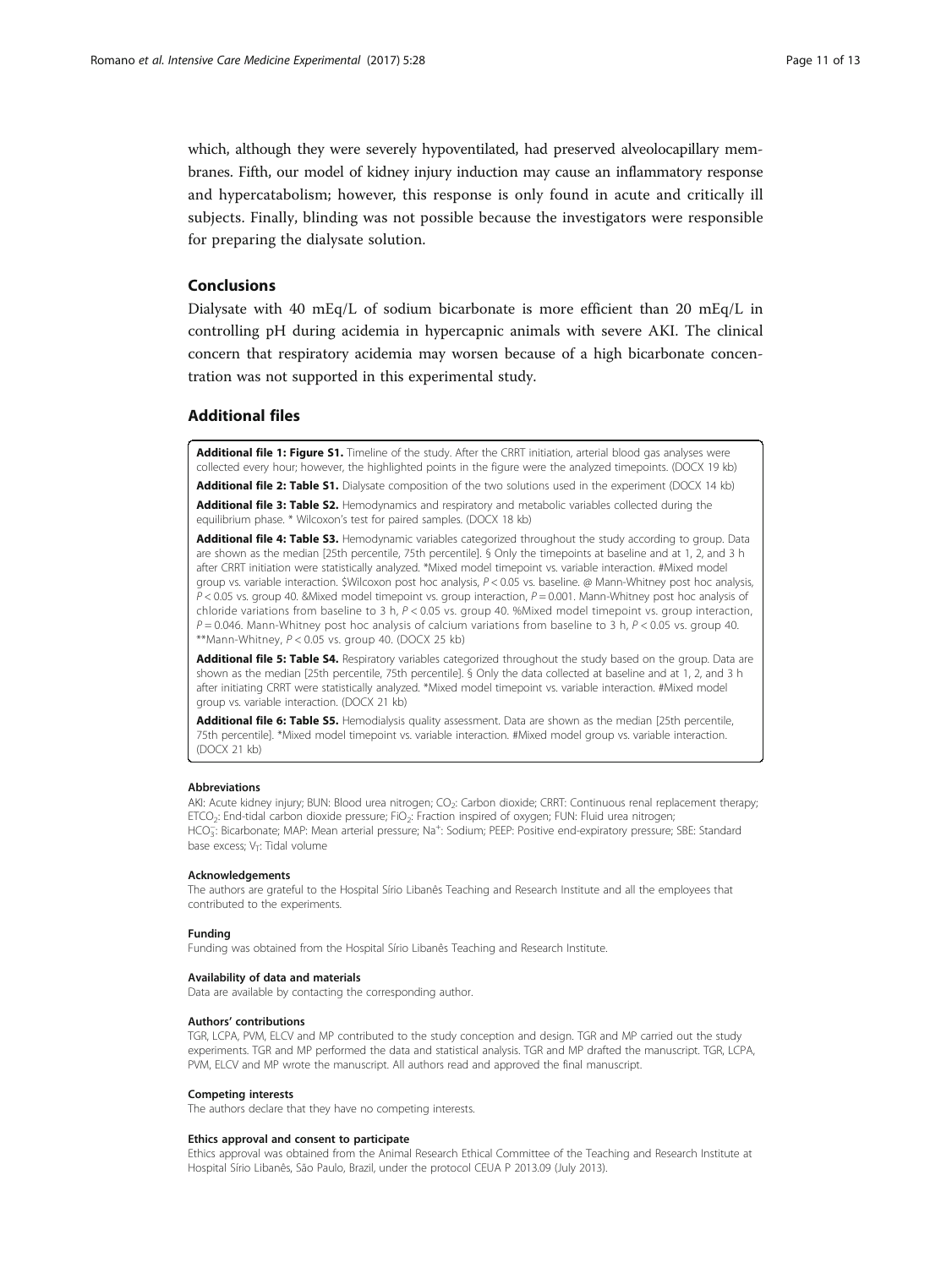# <span id="page-11-0"></span>Publisher's Note

Springer Nature remains neutral with regard to jurisdictional claims in published maps and institutional affiliations.

#### Author details

<sup>1</sup>Nephrology Department, ABC Medical School, Av. Príncipe de Gales, 821, Príncipe de Gales, Santo André, São Paulo 09060-650, Brazil. <sup>2</sup>Research and Education Institute, Hospital Sírio-Libanês, São Paulo, Brazil. <sup>3</sup>Emergency Medicine Discipline, Hospital das Clínicas, University of São Paulo, São Paulo, Brazil. <sup>4</sup>Cardio-Pulmonary Department, Pulmonary Division, Heart Institute (Incor), University of São Paulo, São Paulo, Brazil.

Received: 22 February 2017 Accepted: 17 May 2017 Published online: 30 May 2017

#### References

- 1. Azevedo LC, Park M, Salluh JI, Rea-Neto A, Souza-Dantas VC, Varaschin P et al (2013) Clinical outcomes of patients requiring ventilatory support in Brazilian intensive care units: a multicenter, prospective, cohort study. Crit Care 17(2):R63
- 2. Xue JL. et al (2006) Incidence and mortality of acute renal failure in Medicare beneficiaries, 1992 to 2001. J. Am. Soc. Nephrol. 17:1135–42
- 3. Barakat MF, McDonald HI, Collier TJ, Smeeth L, Nitsch D, Quint JK (2015) Acute kidney injury in stable COPD and at exacerbation. Int J Chron Obstruct Pulmon Dis 10:2067–77
- 4. National Heart L, Blood Institute Acute Respiratory Distress Syndrome Clinical Trials N, Wiedemann HP, Wheeler AP, Bernard GR, Thompson BT et al (2006) Comparison of two fluid-management strategies in acute lung injury. N Engl J Med 354(24):2564–75
- 5. Amato MB, Barbas CS, Medeiros DM, Magaldi RB, Schettino GP, Lorenzi-Filho G et al (1998) Effect of a protectiveventilation strategy on mortality in the acute respiratory distress syndrome. N Engl J Med 338(6):347–54
- 6. Acute Respiratory Distress Syndrome N, Brower RG, Matthay MA, Morris A, Schoenfeld D, Thompson BT, et al (2000) Ventilation with lower tidal volumes as compared with traditional tidal volumes for acute lung injury and the acute respiratory distress syndrome. The New England journal of medicine. 342(18):1301–8.
- 7. Alfaro V, Torras R, Ibanez J, Palacios L (1996) A physical-chemical analysis of the acid-base response to chronic obstructive pulmonary disease. Can J Physiol Pharmacol 74(11):1229–35
- 8. Cressoni M, Zanella A, Epp M, Corti I, Patroniti N, Kolobow T et al (2009) Decreasing pulmonary ventilation through bicarbonate ultrafiltration: an experimental study. Crit Care Med 37(9):2612–8
- 9. Mathieu D, Neviere R, Billard V, Fleyfel M, Wattel F (1991) Effects of bicarbonate therapy on hemodynamics and tissue oxygenation in patients with lactic acidosis: a prospective, controlled clinical study. Crit Care Med 19(11):1352–6
- 10. Tovbin D, Heimer D, Mashal A, Degtyar P, Avnon LS (2001) Intradialytic hypercapnic respiratory failure managed by noninvasive assisted ventilation. Am J Nephrol 21(5):383–5
- 11. Palacios CRF, Altayeh A, Qian Q (2011) Acute hypercapnic respiratory failure associated with hemodialysis. Dialysis Transplantation 40(2):83
- 12. Claure-Del Granado R, Macedo E, Chertow GM, Soroko S, Himmelfarb J, Ikizler TA et al (2011) Effluent volume in continuous renal replacement therapy overestimates the delivered dose of dialysis. Clin J Am Soc Nephrol 6(3):467–75
- 13. Douglas AR, Jones NL, Reed JW (1988) Calculation of whole blood CO<sub>2</sub> content. J Appl Physiol 65(1):473–7
- 14. Team RDC (2009) R: A language and environment for statistical computing. R Foundation for Statistical Computing
- 15. Meade MO, Cook DJ, Guyatt GH, Slutsky AS, Arabi YM, Cooper DJ, et al (2008) Ventilation strategy using low tidal volumes, recruitment maneuvers, and high positive end-expiratory pressure for acute lung injury and acute respiratory distress syndrome: a randomized controlled trial. JAMA: the journal of the American Medical Association. 299(6):637–45
- 16. Christiansen J, Douglas CG, Haldane JS (1914) The absorption and dissociation of carbon dioxide by human blood. J Physiol 48(4):244–71
- 17. Levraut J, Garcia P, Giunti C, Ichai C, Bouregba M, Ciebiera JP et al (2000) The increase in CO2 production induced by NaHCO3 depends on blood albumin and hemoglobin concentrations. Intensive Care Med 26(5):558–64
- 18. Sombolos KI, Bamichas GI, Christidou FN, Gionanlis LD, Karagianni AC, Anagnostopoulos TC et al (2005) pO2 and pCO2 increment in post-dialyzer blood: the role of dialysate. Artif Organs 29(11):892–8
- 19. Henrich WL, Woodard TD, Meyer BD, Chappell TR, Rubin LJ (1983) High sodium bicarbonate and acetate
- hemodialysis: double-blind crossover comparison of hemodynamic and ventilatory effects. Kidney Int 24(2):240–5 20. Geers C, Gros G (2000) Carbon dioxide transport and carbonic anhydrase in blood and muscle. Physiol Rev 80(2):681–715
- 21. Stewart PA (1983) Modern quantitative acid-base chemistry. Can J Physiol Pharmacol 61(12):1444–61
- 22. Longson D, Mills JN (1953) The failure of the kidney to respond to respiratory acidosis. J Physiol 122(1):81–92
- 23. Krapf R (1989) Mechanisms of adaptation to chronic respiratory acidosis in the rabbit proximal tubule. J Clin Invest 83(3):890–6
- 24. Kim YH, Kwon TH, Frische S, Kim J, Tisher CC, Madsen KM et al (2002) Immunocytochemical localization of pendrin in intercalated cell subtypes in rat and mouse kidney. Am J Physiol Renal Physiol 283(4):F744–54
- 25. de Seigneux S, Malte H, Dimke H, Frokiaer J, Nielsen S, Frische S (2007) Renal compensation to chronic hypoxic hypercapnia: downregulation of pendrin and adaptation of the proximal tubule. Am J Physiol Renal Physiol 292(4):F1256–66
- 26. Dorman PJ, Sullivan WJ, Pitts RF (1954) The renal response to acute respiratory acidosis. J Clin Invest 33(1):82–90
- 27. Ramadoss J, Stewart RH, Cudd TA (2011) Acute renal response to rapid onset respiratory acidosis. Can J Physiol Pharmacol 89(3):227–31